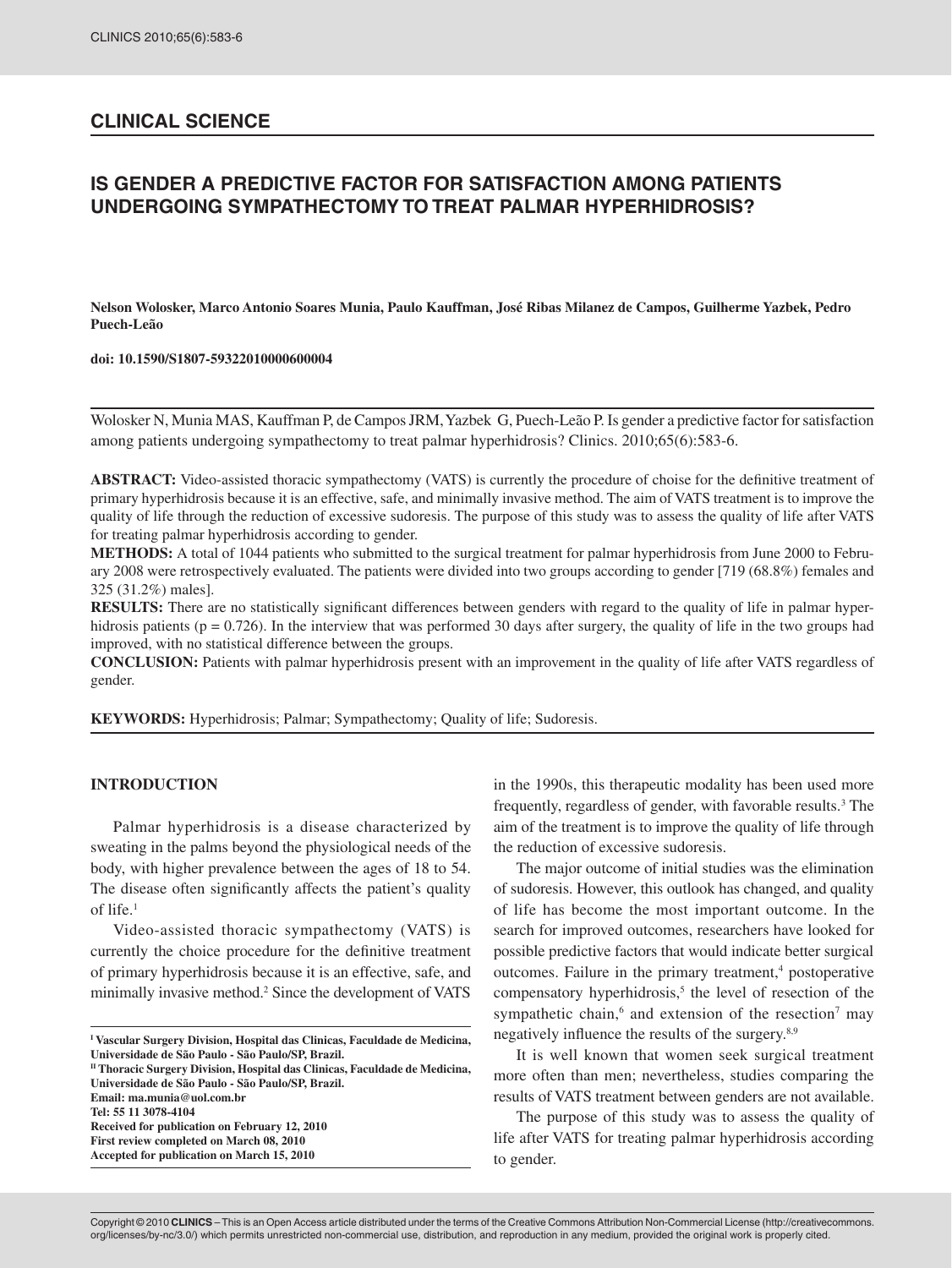### **MATERIALS AND METHODS**

After obtaining ethical approval for the study, 1044 patients who had been submitted to surgical treatment for palmar hyperhidrosis from June 2000 to February 2008 were retrospectively evaluated. The patients were divided into two groups according to gender [719 (68.8%) females and 325 (31.2%) males].

The age distribution, body mass index (BMI), and resection levels of all patients are shown in Table 1.

The groups were similar in age at the time of the treatment. In addition, all of the patients presented with a BMI in the normal range (between 20 and 25). All of the patients underwent similar treatment following the same protocol and level of ganglion resection.

Until 2002, we performed sympathectomy at the T2 and T3 levels. In 2003, we performed sympathectomy at only the T2 level. In 2004, the procedure was performed at T3 and T4, and in 2005 at the T3 level. Since 2007, we have performed the procedure at the T3 or T4 levels. The treatment was in accordance with the hospital's ethical standards as set by the Ethics Committee for Analysis of Research Projects on Human Experimentation.

All patients underwent bilateral VATS sympathectomy with two 5-mm incisions. The first incision was made in the fourth submammary intercostal space to introduce the camera (30º), and the second incision was in the second mid-axillary intercostal space to provide a route of entry for the surgical instruments. Ablation using an electrical or harmonic scalpel was the chosen technique in all cases.<sup>10,11</sup>

No mortality or conversion to open surgery occurred in our series. Surgical failure occurred in four (1.2%) male patients and in nine (1.2%) female patients.

All of the patients underwent two evaluations for the purpose of this study: before surgery and one month after surgery. During each visit, the patient's quality of life was assessed using a standard clinical protocol.2,12 Postoperative incidence and intensity of compensatory hyperhidrosis was also studied.

Quality of life was classified according to five different satisfaction levels based upon the summed total score from the protocol (range from 20 to 100) before and after the surgery. A summed total score of greater than 84 before surgery indicated a very poor quality of life (from 69 to 84, poor; from 52 to 68, good; from 36 to 51, very good; and from 20 to 35, excellent). A summed total score of greater than 84 after surgery was considered much worse (from 69 to 84, a little worse; from 52 to 68, the same; from 36 to 51, a little better; and from 20 to 35, much better).<sup>3</sup>

A chi-squared test was used to evaluate differences between genders. P-values  $\leq 0.05$  were considered to indicate statistical significance.

#### **RESULTS**

The quality of life before surgery is shown in Table 2. There were no statistically significant differences between genders in regard to quality of life in palmar hyperhidrosis patients ( $p = 0.726$ ).

All patients presented with a poor quality of life before

| Gender                | <b>Male</b>    | <b>Female</b>  | <b>Total</b>   | P value        |
|-----------------------|----------------|----------------|----------------|----------------|
| age (years)           |                |                |                |                |
| average + SD          | $24.5 \pm 7.7$ | $24.6 \pm 7.5$ | $24.5 \pm 7.5$ |                |
| median                | 23             | 23             | 23             | $p = 0.957$    |
| minimum - maximum     | $8.0 - 58$     | $8.0 - 64$     | $8.0 - 64$     |                |
| Total # of patients   | 325            | 718            | 1043           |                |
| BMI                   |                |                |                |                |
| $average + SD$        | $22.8 \pm 2.8$ | $20.9 \pm 2.2$ | $21.5 \pm 2.6$ |                |
| median                | 23             | 20.8           | 21.3           | $p \leq 0.001$ |
| minimum - maximum     | $16 - 31.6$    | $13.6 - 32.3$  | $13.6 - 32.3$  |                |
| Total # of patients   | 263            | 615            | 878            |                |
| Resection levels - n% |                |                |                |                |
| <b>T2</b>             | $28(8.6\%)$    | $47(6.5\%)$    | 75 (7.2%)      |                |
| <b>T2/T3</b>          | $108(33.2\%)$  | 205(28.5%)     | 313 (30%)      |                |
| <b>T3</b>             | $106(32.6\%)$  | 251 (34.9%)    | 357 (34.2%)    | $p = 0.191$    |
| <b>T3/T4</b>          | 24 (7.4%)      | 49 $(6.8\%)$   | 73 (7.0%)      |                |
| <b>T4</b>             | 59 (18.2%)     | 167(23.2%)     | $226(21.6\%)$  |                |
| Total # of patients   | 325            | 719            | 1044           |                |

**Table 1** - Descriptive analysis of each gender.

**P = chi-square test**

Copyright © 2010 **CLINICS**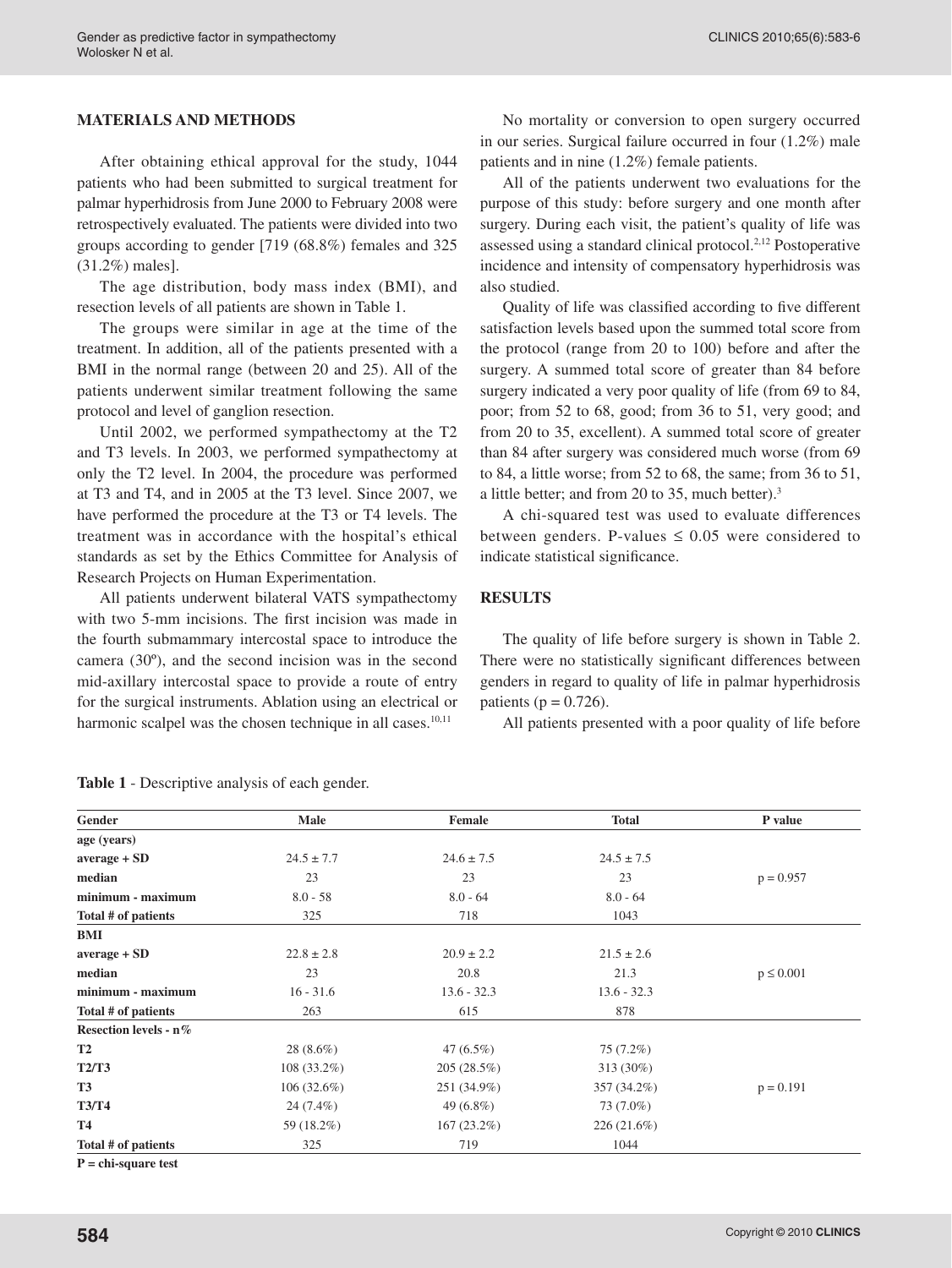| Gender                    | Male      | Female         | <b>Total</b>  | P value      |
|---------------------------|-----------|----------------|---------------|--------------|
| Quality of life - $n(\%)$ |           |                |               |              |
| <b>Before surgery</b>     |           |                |               |              |
| <b>Excellent</b>          | $\theta$  | $\overline{0}$ | $\mathbf{0}$  |              |
| Very good                 | $\theta$  | $\theta$       | $\theta$      | $p1 = 0.726$ |
| Good                      | $\theta$  | $\theta$       | $\theta$      |              |
| Poor                      | 73 (26%)  | 137 (24.9%)    | $210(25.2\%)$ |              |
| Very poor                 | 208 (74%) | 414(75.1)      | 622 (74.8%)   |              |
| Total # of patients       | 281       | 551            | 832           |              |

#### Table 2 - Quality of life before surgery.

Table 3 - Quality of life after surgery.

| Gender                    | Male          | <b>Female</b> | <b>Total</b>  | P value      |
|---------------------------|---------------|---------------|---------------|--------------|
| Quality of life - $n(\%)$ |               |               |               |              |
| After surgery             |               |               |               |              |
| <b>Much better</b>        | $222(83.5\%)$ | $416(79.2\%)$ | 638 (80.7%)   |              |
| <b>Better</b>             | $36(13.5\%)$  | 77 (14.7%)    | $113(14.3\%)$ | $p2 = 0.097$ |
| The same                  | $5(1.9\%)$    | $23(4.4\%)$   | $28(3.5\%)$   |              |
| A little worse            | $1(0.4\%)$    | $8(1.5\%)$    | $9(1.1\%)$    |              |
| <b>Much worse</b>         | $2(0.8\%)$    | $1(0.2\%)$    | $3(0.4\%)$    |              |
| Total # of patients       | 266           | 525           | 791           |              |

the treatment, with a predominance of "very poor" ratings (71.2%). No statistical difference was found between genders at this time point.

The quality of life in the postoperative period is presented in Table 3. In the interview performed 30 days after surgery, the quality of life in the two groups had improved, with no statistical difference between the groups.

#### **DISCUSSION**

Palmar hyperhidrosis is a disease that causes deep psycho-social disorders in patients, leading to a poor quality of life regardless of gender. This observation indicates the significant need for a definitive treatment of this disease.<sup>14</sup>

All of the patients evaluated in this study came from the same clinic and were operated on by the same surgical team using similar technical criteria for both groups.15 The level of resection used in each case was the best at the time that the surgeries were performed. There was no outcome difference between the groups in regard to the level of resection. We observed a similar distribution of the types of resection for both genders, which made the type of resection homogeneous.

Generic methods of assessing the quality of life do not allow for the evaluation of changes in the quality of life for patients with hyperhidrosis. The quality of life protocol employed in this study has been validated and has been used in several studies in the literature that have focused on hyperhidrosis symptoms in different daily life situations and their influence on the overall quality of life in patients.

We observed a predominance of women (66.3%) in our study population, which can be explained by the greater esthetic/social concern that these patients present regarding this problem, leading them to seek medical attention.<sup>16</sup>

In the postoperative period, assuming no technical failure, there is a substantial change in the patient's daily life. This change has been verified by the individual's level of satisfaction and by their overall improvement in quality of life.17,18 This improvement is maintained from the first month until 12 months following surgery.<sup>20</sup>

We performed sympathectomies from 2000 to 2008 during different seasons. We followed patients that returned from summer to summer, without identifying a difference between the groups.

 It is well known that patients with palmar hyperhidrosis present with a poor quality of life<sup>19</sup> that is dependent on the intensity of the hyperhidrosis $20$  and on how well the patient adapts to his or her situation.<sup>21</sup> Some individuals do not have very severe hyperhidrosis, but they present with a very poor quality of life, whereas other patients with severe hyperhidrosis may report a not-so-poor quality of life